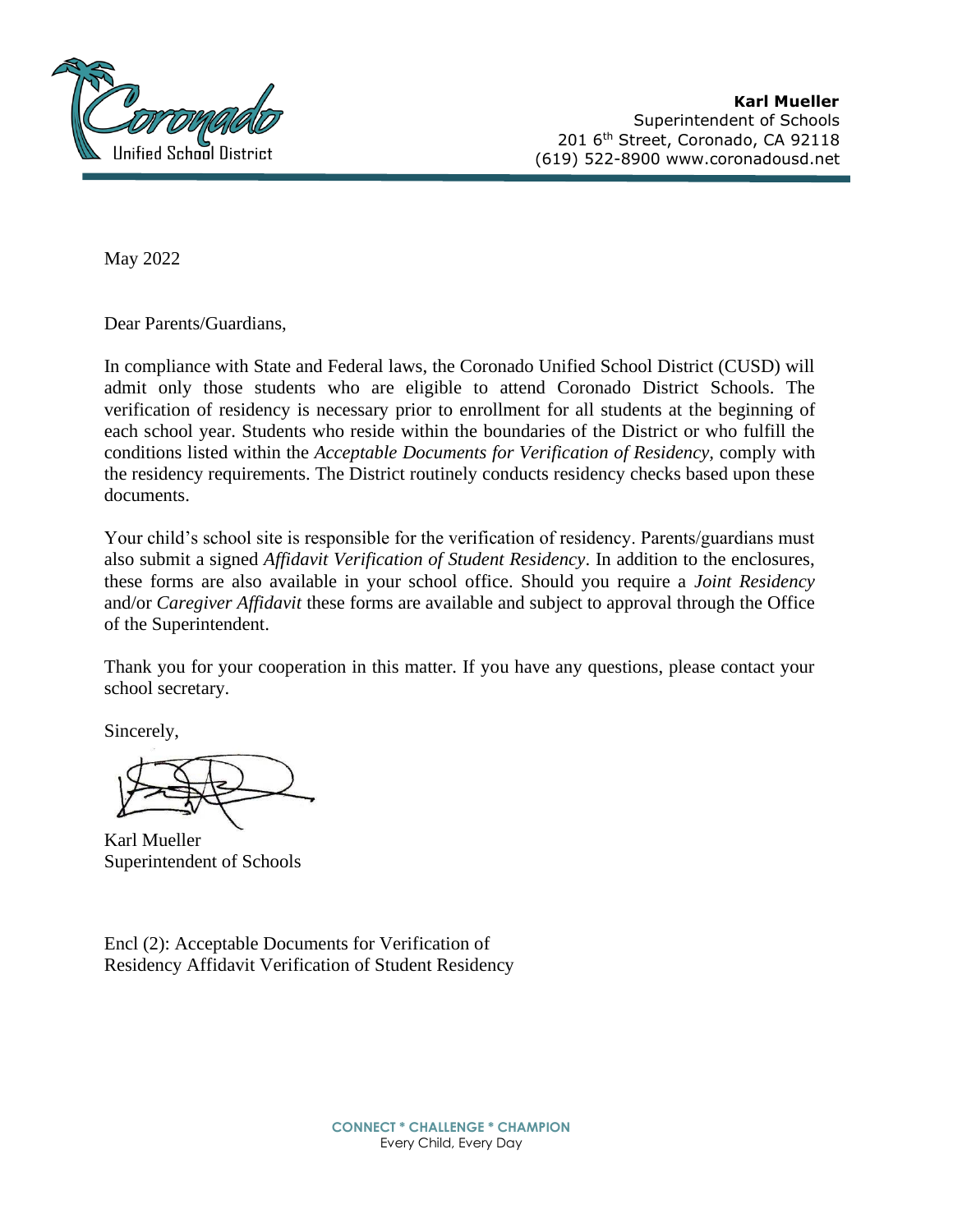## **Coronado USD Administrative Regulation**

**District Residency**

AR 5111.1 **Students**

Criteria for Residency

A student shall be deemed to have complied with district residency requirements for enrollment in a district school if he/she meets any of the following criteria:

1. The student's parent/guardian resides within district boundaries. (Education Code 48200)

2. The student is placed within district boundaries in a regularly established licensed children's institution, a licensed foster home, or a family home pursuant to a court-ordered commitment or placement. (Education Code 48204)

3. The student is admitted through an interdistrict attendance option (Education Code 46600, 48204, 48301, 48356).

(cf. 5117 - Interdistrict Attendance) (cf. 5118 - Open Enrollment Act Transfers)

4. The student is an emancipated minor residing within district boundaries. (Education Code 48204)

5. The student lives with a caregiving adult within district boundaries and the caregiving adult submits an affidavit to that effect. (Education Code 48204)

6. The student resides in a state hospital located within district boundaries. (Education Code 48204)

7. The student is confined to a hospital or other residential health facility within district boundaries for treatment of a temporary disability. (Education Code 48204, 48207)

(cf. 6183 - Home and Hospital Instruction)

8. The student's parent/guardian resides outside district boundaries but is employed within district boundaries and lives with the student at the place of employment for a minimum of three days during the school week. (Education Code 48204)

9. The student's parent/guardian, while on active military duty pursuant to an official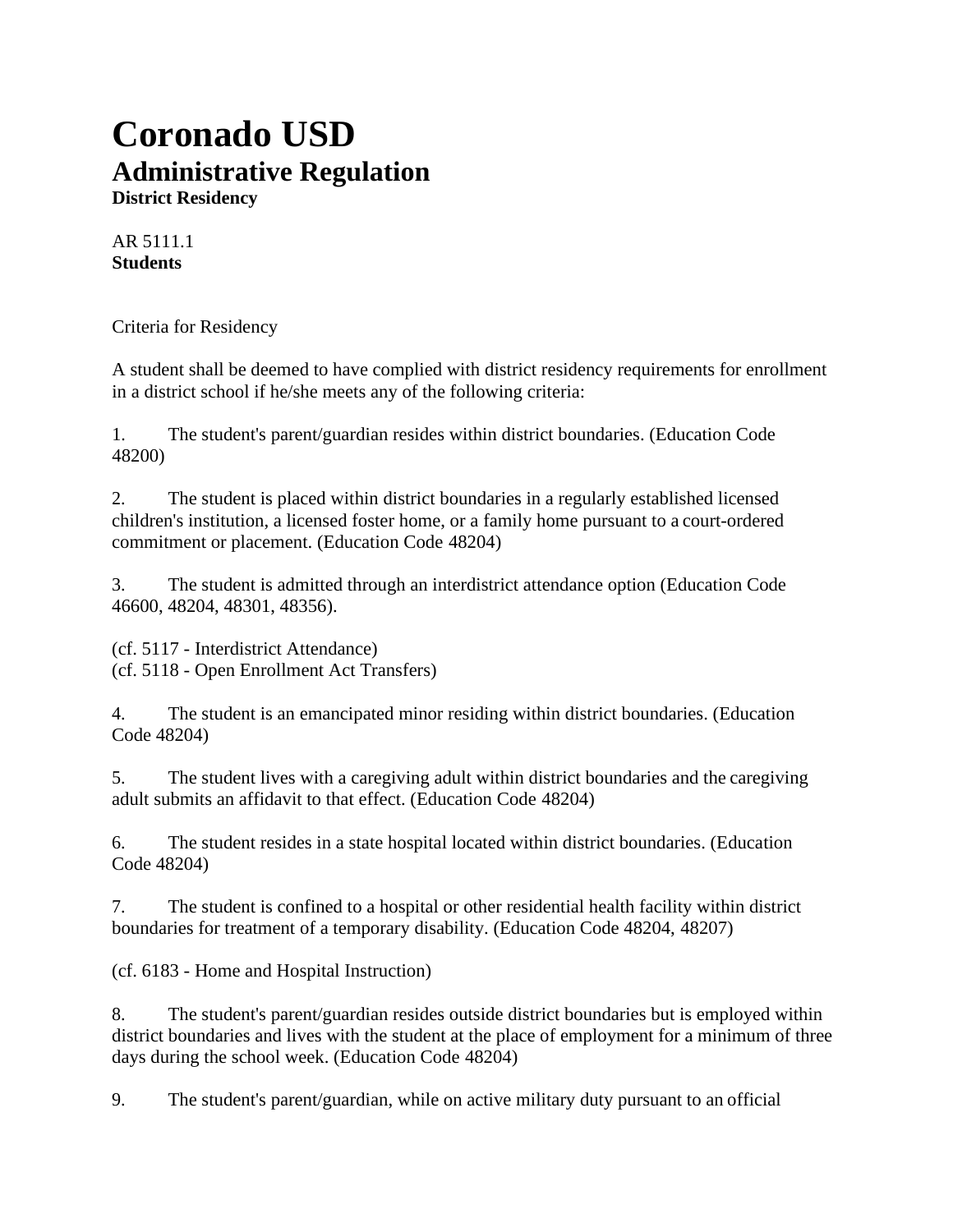military order, is transferred or is pending transfer to a military installation within the state. (Education Code 48204.3)

(cf. 6173.2 - Education of Children of Military Families)

10. The student's parent/guardian was a resident of California who departed the state against his/her will due to a transfer by a government agency that had custody of the parent/guardian, a lawful order from a court or government agency authorizing his/her removal, or removal or departure pursuant to the federal Immigration and Nationality Act, and the student lived in California immediately before moving out of state as a result of his/her parent/guardian's departure. (Education Code 48204.4)

(cf. 5145.13 - Response to Immigration Enforcement)

Residency Based on Parent/Guardian Employment (Allen Bill Transfers)

District residency status may be granted to a student if at least one of his/her parents/guardians is physically employed within district boundaries for a minimum of 10 hours during the school week. No student seeking residency on this basis shall be denied enrollment based on race, ethnicity, sex, parental income, scholastic achievement, or any of the individual characteristics set forth in Education Code 220. However, the Superintendent or designee may deny enrollment into the district if any of the following circumstances is present: (Education Code 48204)

1. The additional cost of educating the student would exceed the amount of additionalstate aid received as a result of the transfer.

2. Enrollment of the student would adversely affect the district's court-ordered or voluntary desegregation plan as determined by the Governing Board.

3. Other circumstances exist that are not arbitrary.

Such circumstances may include, but are not limited to, overcrowding of school facilities at the relevant grade level.

Once a student establishes residency on this basis, he/she shall not be required to reapply for enrollment in subsequent years. The student may continue to attend school in the district through the highest grade level offered by the district if the parent/guardian so chooses and if at least one parent/guardian of the student continues to be physically employed by an employer situated within district boundaries, subject to the exceptions in items #1-3 above. (Education Code 48204)

The Superintendent or designee may deny a transfer out of the district by a student whose parent/guardian is employed within the boundaries of another district if the difference between the number of students entering and exiting the district on the basis of parent/guardian employment exceeds the limits prescribed in Education Code 48204. (Education Code 48204)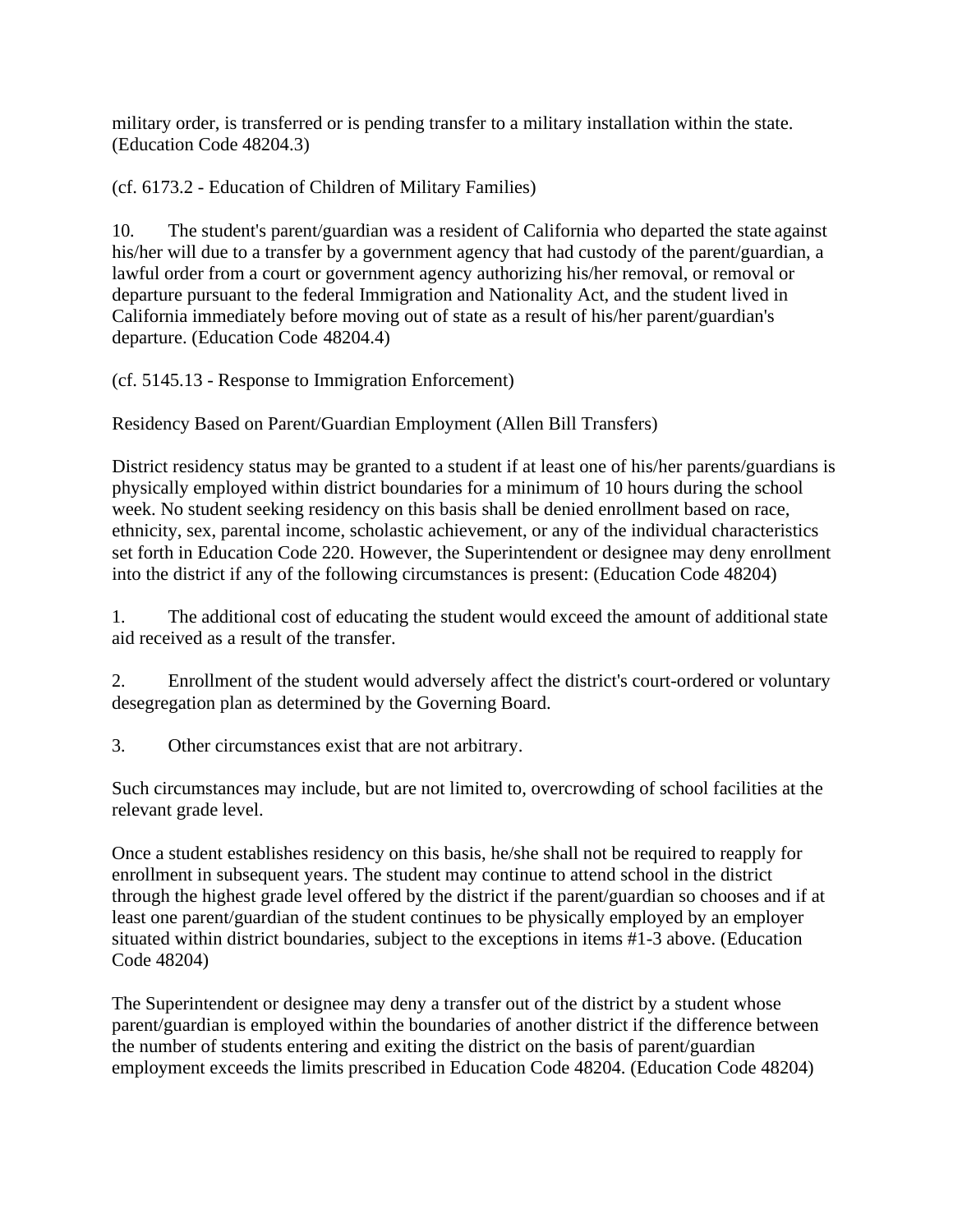## Proof of Residency

The district shall not solicit or collect information or documents regarding the citizenship or immigration status of students or their family members for the purpose of determining residency within the district. (Education Code 234.7)

Evidence of residency may be established by documentation showing the name and address of the parent/guardian within the district, including, but not limited to, any of the following: (Education Code 48204.1)

- 1. Property tax payment receipt
- 2. Rental property contract, lease, or payment receipt
- 3. Utility service contract, statement, or payment receipt
- 4. Pay stub
- 5. Voter registration
- 6. Correspondence from a government agency
- 7. Declaration of residency executed by the student's parent/guardian

8. If the student is an unaccompanied youth as defined in 42 USC 11434a, a declaration of residency executed by the student

9. If the student is residing in the home of a caregiving adult within district boundaries, an affidavit executed by the caregiving adult in accordance with Family Code 6552

(cf. 5141 - Health Care and Emergencies)

A parent/guardian seeking residency status on the basis of his/her employment within district boundaries shall submit proof of the employment which may include, but not be limited to, a paycheck stub or letter from his/her employer listing a physical address within district boundaries. Such evidence shall also indicate the number of hours or days per school week that the parent/guardian is employed at that location.

A parent/guardian who is transferred or pending transfer into a military installation within the state shall provide proof of residence in the district within 10 days after the published arrival date provided on official documentation. For this purpose, he/she may use as his/her address a temporary on-base billeting facility, a purchased or leased home or apartment, or federal government or public-private venture off-base military housing. (Education Code 48204.3)

A student whose parent/guardian's departure from the state occurred against his/her will pursuant to item #10 in the section "Criteria for Residency" above shall be in compliance with district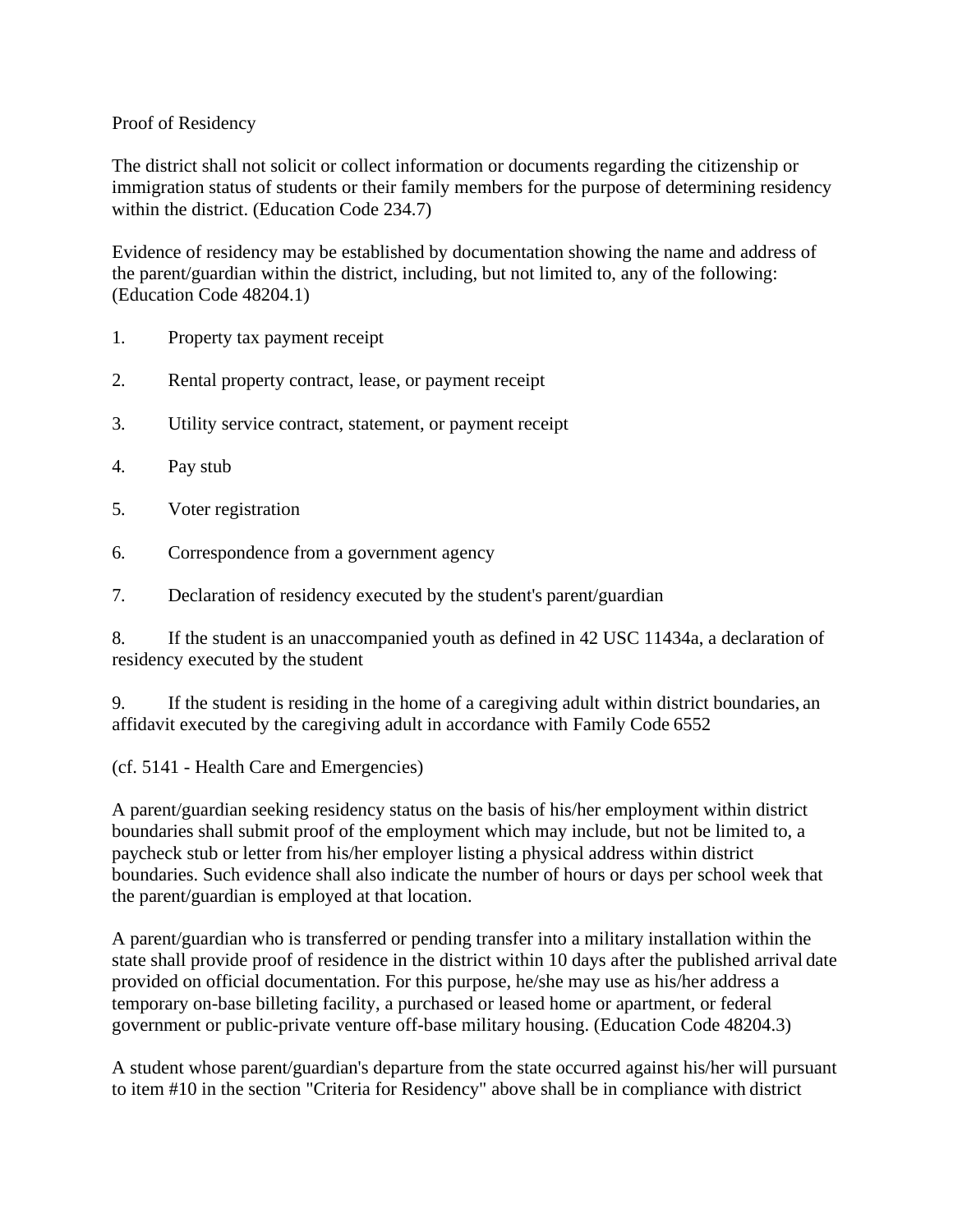residency requirements if he/she provides official documentation of the parent/guardian's departure and evidence demonstrating that the student was enrolled in a public school in California immediately before moving outside the state. (Education Code 48204.4)

Any homeless or foster youth or student who has had contact with the juvenile justice system shall be immediately enrolled in school even if he/she is unable to provide proof of residency. (Education Code 48645.5, 48852.7, 48853.5; 42 USC 11432)

(cf. 6173 - Education for Homeless Children) (cf. 6173.1 - Education for Foster Youth) (cf. 6173.3 - Education for Juvenile Court School Students)

Safe at Home/Confidential Address Program

When a student or parent/guardian participating in the Safe at Home program requests that the district use the substitute address designated by the Secretary of State, the Superintendent or designee may request the actual residence address for the purpose of establishing residency within district boundaries but shall use the substitute address for all future communications and correspondence and shall not include the actual address in the student's file or any other public record. (Government Code 6206, 6207)

(cf. 3580 - District Records)

Regulation CORONADO UNIFIED SCHOOL DISTRICT approved: September 13, 2018 Coronado, California